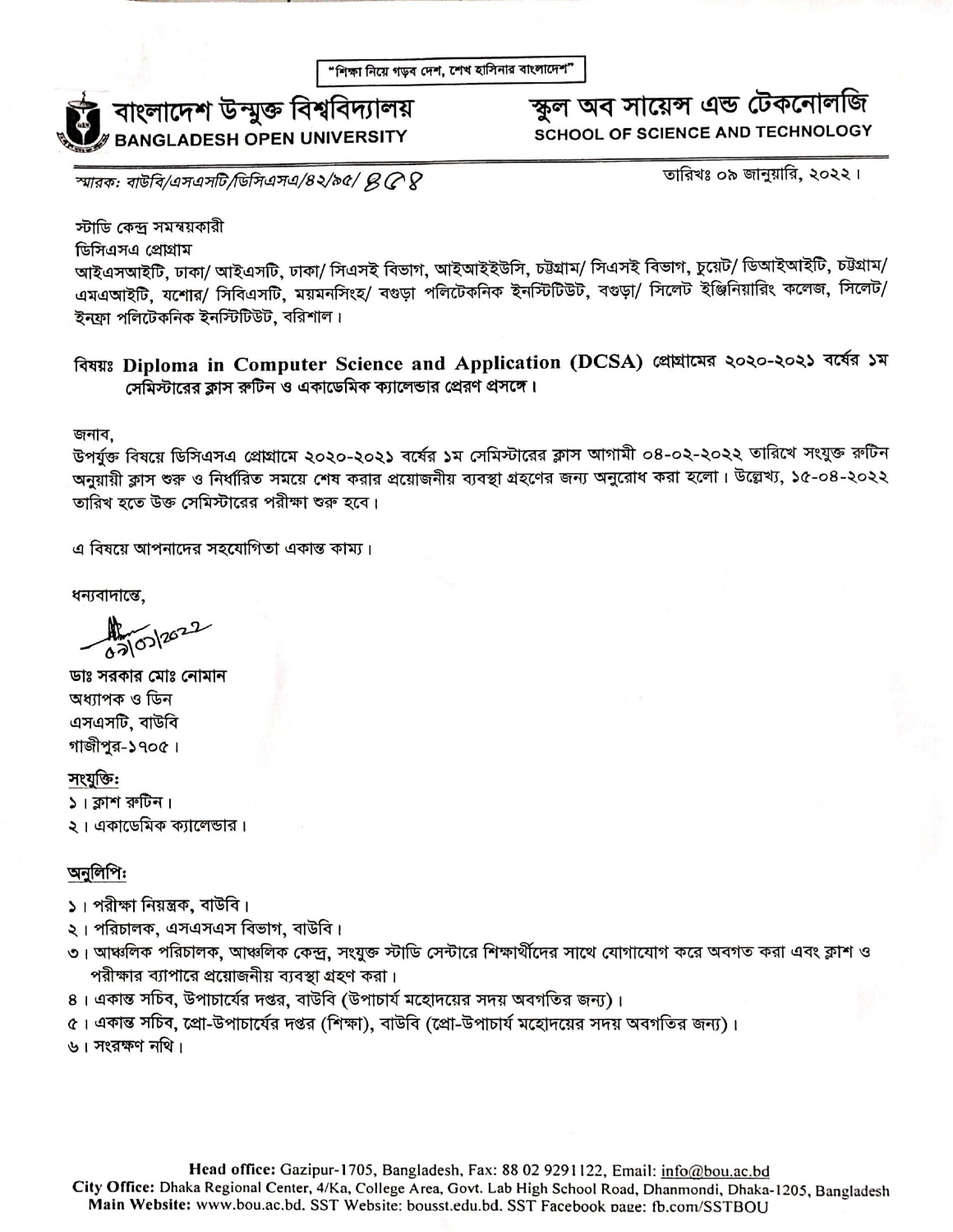# Diploma in Computer Science and Application (DCSA) Program

#### Class Routine (January - June 2022)

#### 1st Semester (2021 Batch) Date of Commencement: 04 February 2022

| <b>Class Hour</b> |                          | <b>Theoretical</b><br>Practical |                  |                                        | <b>Theoretical</b> |                  | Practical        |
|-------------------|--------------------------|---------------------------------|------------------|----------------------------------------|--------------------|------------------|------------------|
| Date <b>V</b>     | $09:00 - 10:00$          | $10:05 - 11:05$                 | $11:10 - 12:10$  | $12:10 - 14:00$                        | $14:00 - 15:00$    | $15:00 - 16:00$  | $16:00 - 17:00$  |
| 04-02-2022        | <b>Orientation Class</b> |                                 |                  |                                        |                    |                  |                  |
| 04-02-2022        | <b>DCSA 1201</b>         | <b>DCSA 1302</b>                | <b>DCSA 1304</b> | Prayer<br>pue<br>Lunch<br><b>Break</b> | <b>DCSA 1304</b>   | <b>DCSA 1303</b> | <b>DCSA 1302</b> |
| 11-02-2022        | <b>DCSA 1201</b>         | <b>DCSA 1303</b>                | <b>DCSA 1303</b> |                                        | <b>DCSA 1304</b>   | <b>DCSA 1302</b> | <b>DCSA 1302</b> |
| 18-02-2022        | <b>DCSA</b> 1201         | <b>DCSA 1303</b>                | <b>DCSA</b> 1304 |                                        | <b>DCSA 1304</b>   | <b>DCSA 1302</b> | <b>DCSA 1302</b> |
| 25-02-2022        | <b>DCSA 1201</b>         | <b>DCSA 1303</b>                | <b>DCSA 1303</b> |                                        | <b>DCSA 1304</b>   | <b>DCSA 1302</b> | <b>DCSA 1304</b> |
| 04-03-2022        | <b>DCSA 1201</b>         | <b>DCSA 1302</b>                | <b>DCSA</b> 1304 |                                        | <b>DCSA 1304</b>   | <b>DCSA 1303</b> | <b>DCSA 1302</b> |
| 11-03-2022        | <b>DCSA 1302</b>         | <b>DCSA 1303</b>                | <b>DCSA 1303</b> |                                        | <b>DCSA 1304</b>   | <b>DCSA</b> 1201 | <b>DCSA 1201</b> |
| 18-03-2022        | <b>DCSA 1302</b>         | <b>DCSA 1304</b>                | <b>DCSA</b> 1304 |                                        | <b>DCSA 1303</b>   | <b>DCSA</b> 1201 | <b>DCSA 1302</b> |
| 25-03-2022        | <b>DCSA 1302</b>         | <b>DCSA 1303</b>                | <b>DCSA 1303</b> |                                        | <b>DCSA 1304</b>   | <b>DCSA</b> 1201 | <b>DCSA 1304</b> |
| 01-04-2022        | <b>DCSA 1302</b>         | <b>DCSA 1303</b>                | <b>DCSA</b> 1303 |                                        | <b>DCSA 1304</b>   | <b>DCSA</b> 1201 | <b>DCSA 1201</b> |
| 08-04-2022        | <b>DCSA 1302</b>         | <b>DCSA 1303</b>                | <b>DCSA 1303</b> |                                        | <b>DCSA 1304</b>   | <b>DCSA</b> 1201 | <b>DCSA 1302</b> |

\* For any changes in this schedule, concerned coordinator is requested to inform the students as well as the Dean, School of Science and Technology, BOU in advance. \*\* It is advised to follow the list of Practical Works for conducting lab classes

| <b>Course Code</b> | <b>Course Title</b>             | <b>Number of Classes</b> |                  |  |
|--------------------|---------------------------------|--------------------------|------------------|--|
|                    |                                 | <b>Theoretical</b>       | <b>Practical</b> |  |
| <b>DCSA</b> 1201   | <b>Computer Basics</b>          | 10                       |                  |  |
| <b>DCSA 1302</b>   | Office Automation and MS Office | l ()                     |                  |  |
| <b>DCSA 1303</b>   | <b>Computer Programming</b>     | I ()                     |                  |  |
| <b>DCSA 1304</b>   | Visual Programming              | 10                       |                  |  |

Dean School of Science and Technology Bangladesh Open University Gazipur-1705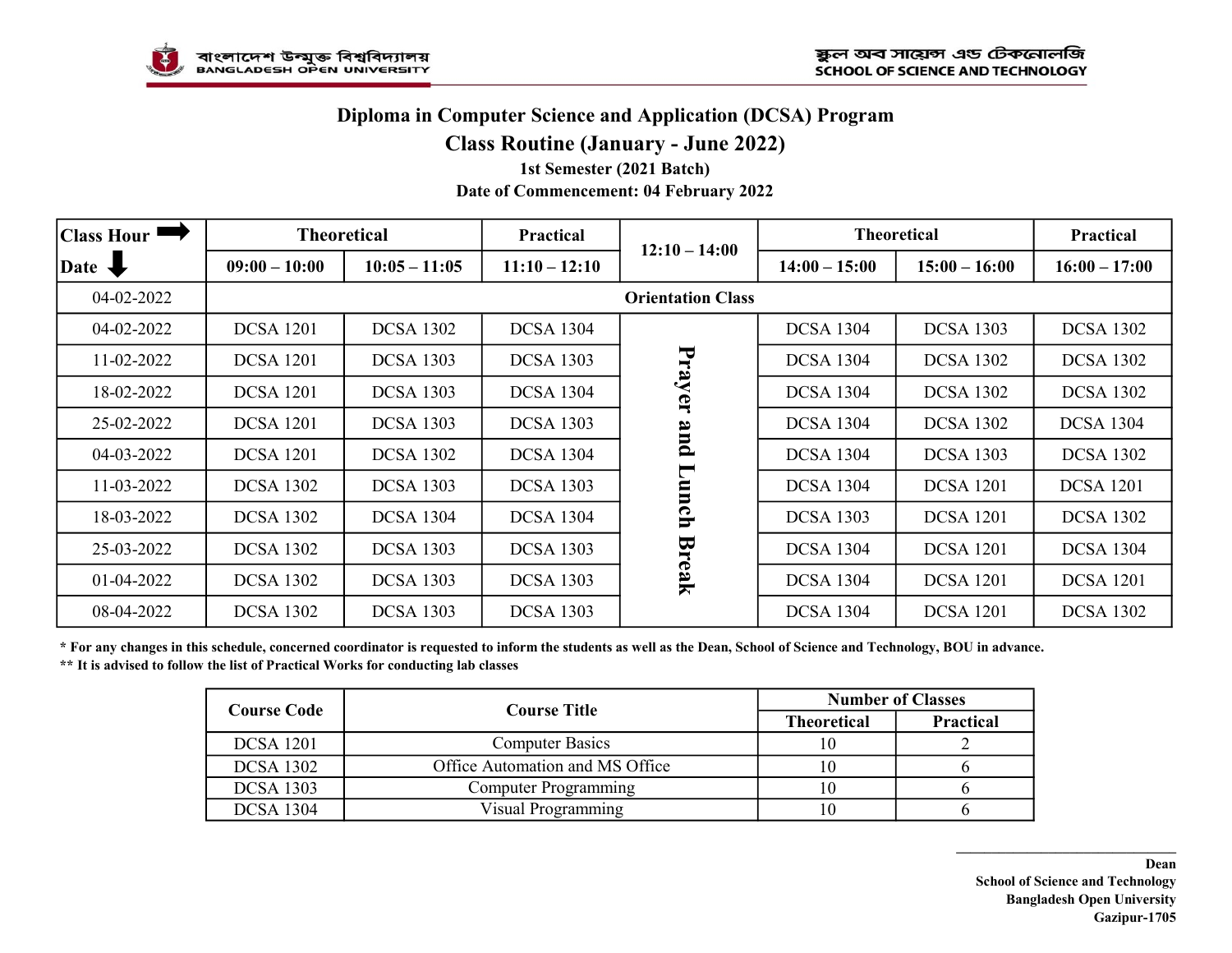

### Diploma in Computer Science and Application (DCSA) Program

#### Academic Calender

1st Semester (2021 Batch)

(January - June 2022)

#### Date of Commencement: 4 February, 2022

| Event                                                  | Date              |
|--------------------------------------------------------|-------------------|
| Orientation and Class begins                           | 04 February, 2022 |
| Last date for submission TMA-1 (for all courses)       | 18 March, 2022    |
| Last date for submission TMA-2 (for all courses)       | 08 April, 2022    |
| First semester class ends                              | 08 April, 2022    |
| First semester examination begins (theory) (Tentative) | 15 April, 2022    |
| 2nd semester registration begins                       | 22 April, 2022    |
| First semester examination ends (theory) (Tentative)   | 27 May, 2022      |
| Practical examination begins (Tentative)               | 03 June, 2022     |
| Practical examination ends (Tentative)                 | 04 June, 2022     |
| 2nd semester class begins (Tentative)                  | 17 June, 2022     |

Dean School of Science and Technology Bangladesh Open University Gazipur-1705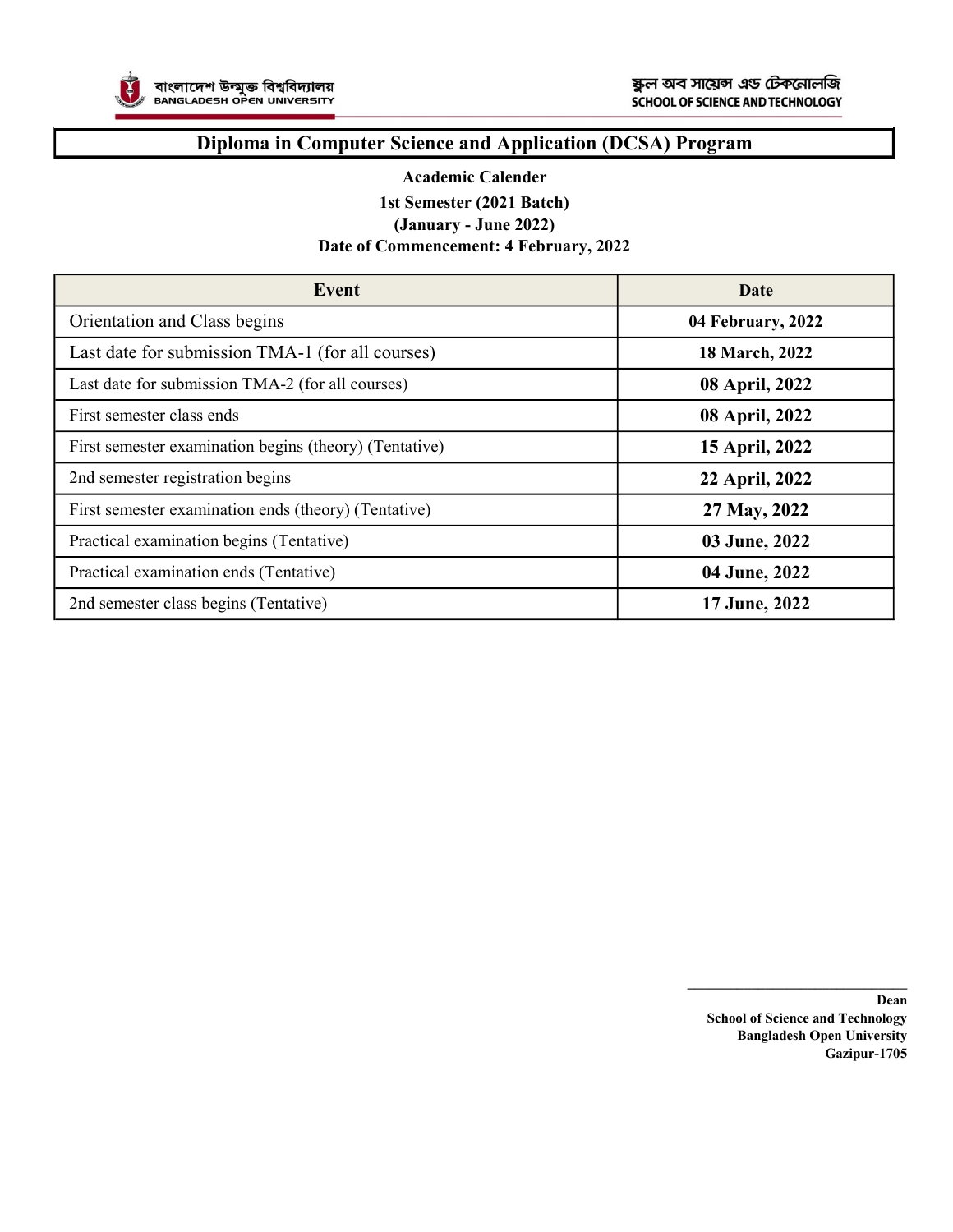# **Course: Computer Basics (DCSA 1201)**

- **Lab 1:** a) To Identifying external ports and interfacing of PC.
	- b) To make comparative study of motherboards.
	- c) Installing devices.
	- d) To study various cards used in a system viz. display card, LAN card etc.
	- e) To remove, study and replace hard disk.
	- f) To remove, study and replace CD-ROM drive.
- **Lab 2:** a) Windows Operating System study
	- b) Use of tools in Windows
	- c) Handling tools of control panel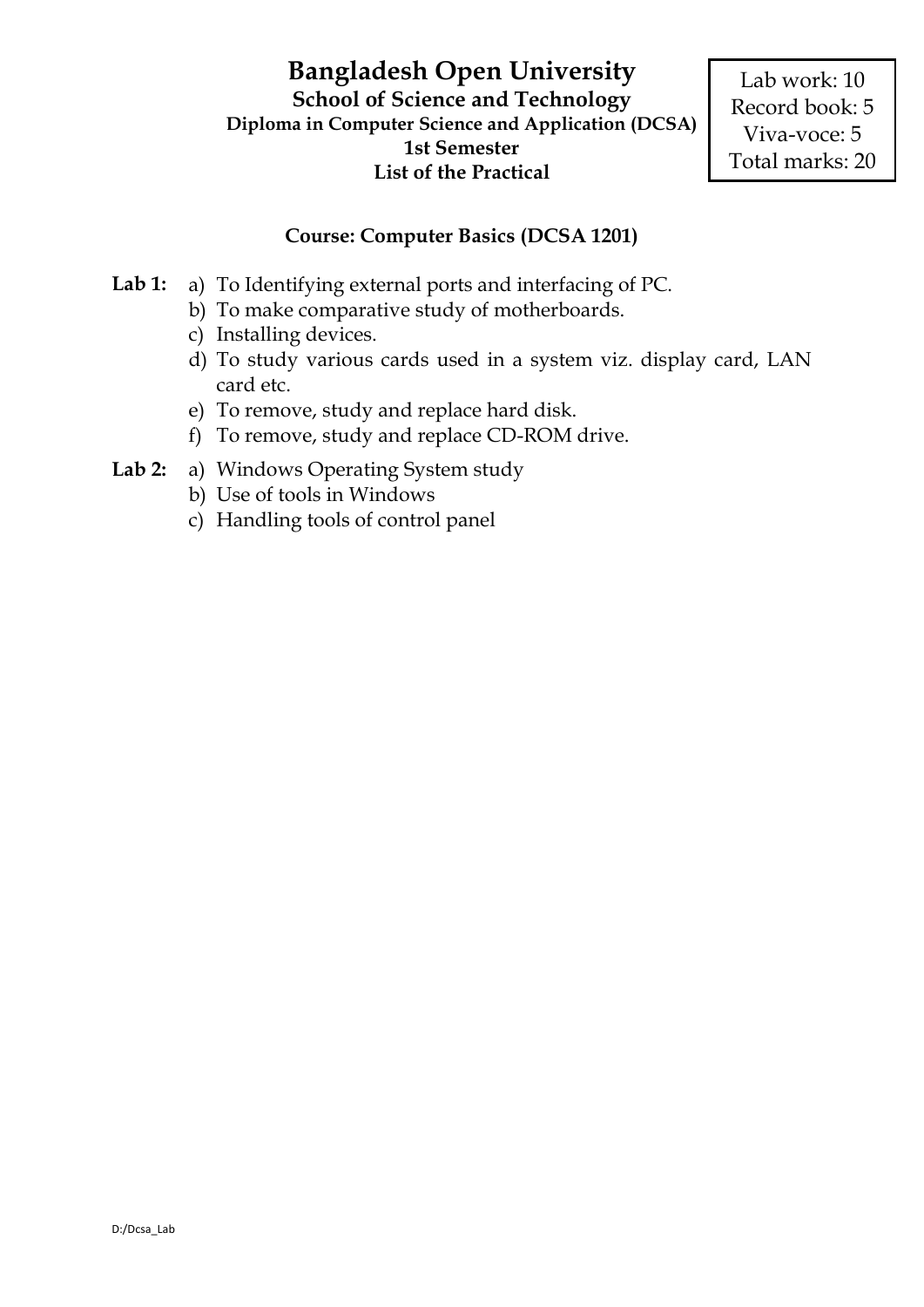# **Course: Office Automation and MS Office (DCSA 1302)**

- Lab 1: a) Creating, opening, closing, saving and editing a word Document.
	- b) Insert header and footer in the document.
	- c) Create a link between two files using Hyperlink.
	- d) Create a mail merge and add data of 5 recipients.
	- e) Protect a document.
	- f) Implement macro.
- **Lab 2:** a) Create duplicate slides in PowerPoint. Give an example.
	- b) Make a master slide.
	- c) Design a chart of population.
	- d) Insert Animation.
	- e) Insert a background in PowerPoint.
- Lab 3: a) Creating new Spreadsheet.
	- b) Entering Data in Spreadsheet.
	- c) Creating of formula for different operations.
	- d) Creating different types of chart.
	- e) How you can filter your data.
	- f) Sort data in ascending and descending order.
	- g) To show the use of goal seeks.
- Lab 4: a) To show the use of scenarios.
	- b) Perform any 5 Date and Time functions.
	- c) Perform any 5 Math & Trig functions.
- Lab 5: a) With the help of Wizard create table having 5 elements. b) Create a query in design view.
- **Lab 6:** a) Make an admission form using design view in MS-Access.
	- b) Create a relationship b/w two tables.
	- c) Create report.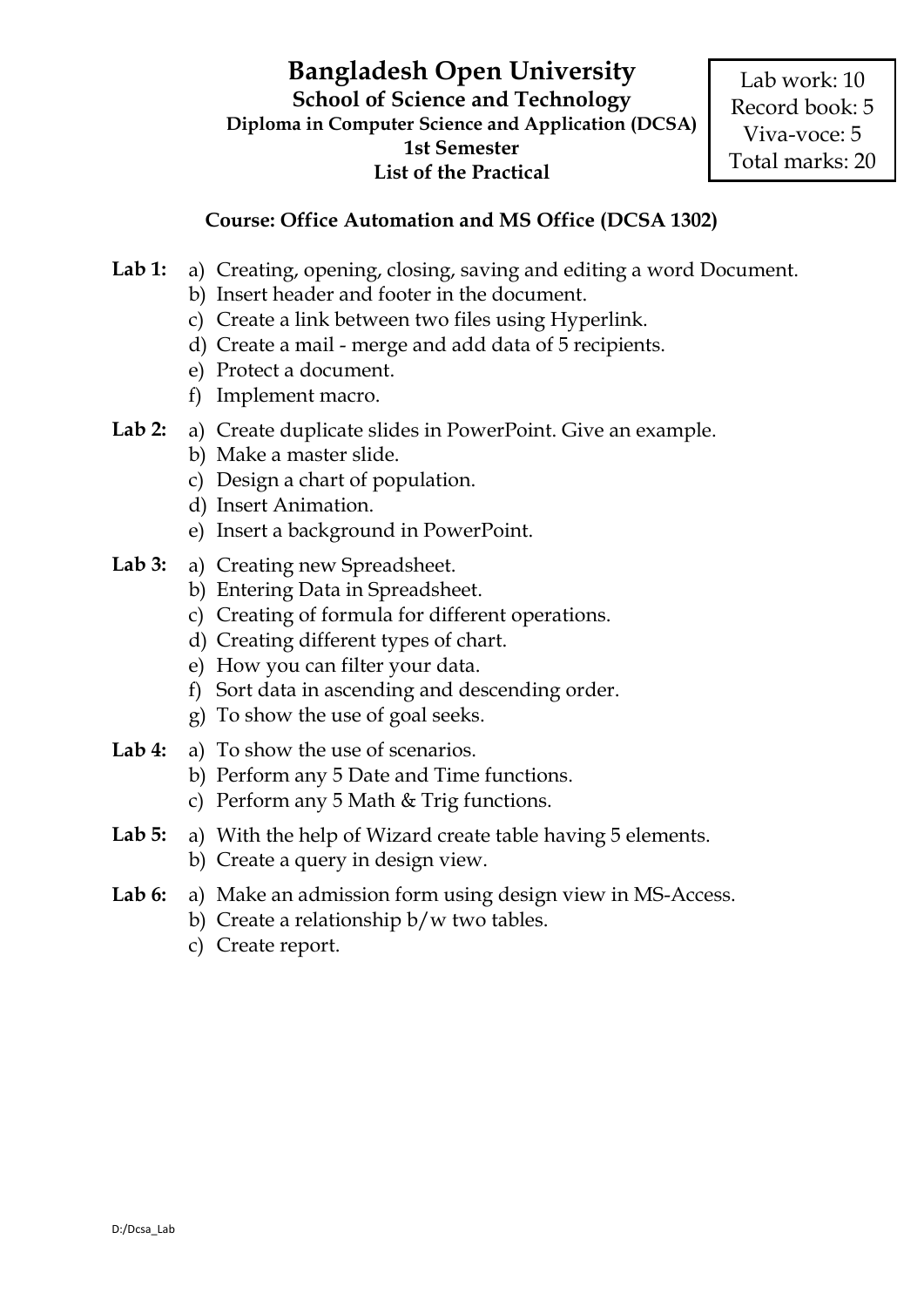- Lab 1: a) Write a C program to find area of a rectangle.
	- b) Write a C program to find area and circumference of a circle by defining the value of PI.
- **Lab 2:** a) Write a C program to find area of a rectangle.
	- b) Write a C program to find area and circumference of a circle by defining the value of PI.
- **Lab 3:** a) Write a C program to swap 2 variables without using temporary variable.
	- b) Write a C program to find simple interest.
	- c) Write a C program to find area of a triangle, given its sides.
- **Lab 4:** a) Write a C program to find check whether the number is positive or negative.
	- b) Write a C program to find check whether the number is odd or even.
	- c) Write a C program to check whether the triangle is isosceles, equilateral or scalene using if-else.
	- d) Write a C program to check whether a given year is a leap year.
- **Lab 5:** a) Write a C program to find the biggest of three numbers.
	- b) Write a C program to add n numbers.
	- c) Write a C program to find sum of digits of a given number.
- Lab 6: a) Write a C program to print first 'N' fibonacci numbers.
	- b) Write a C program to add two matrices.
	- c) Write a C program to find the factorial of a number.